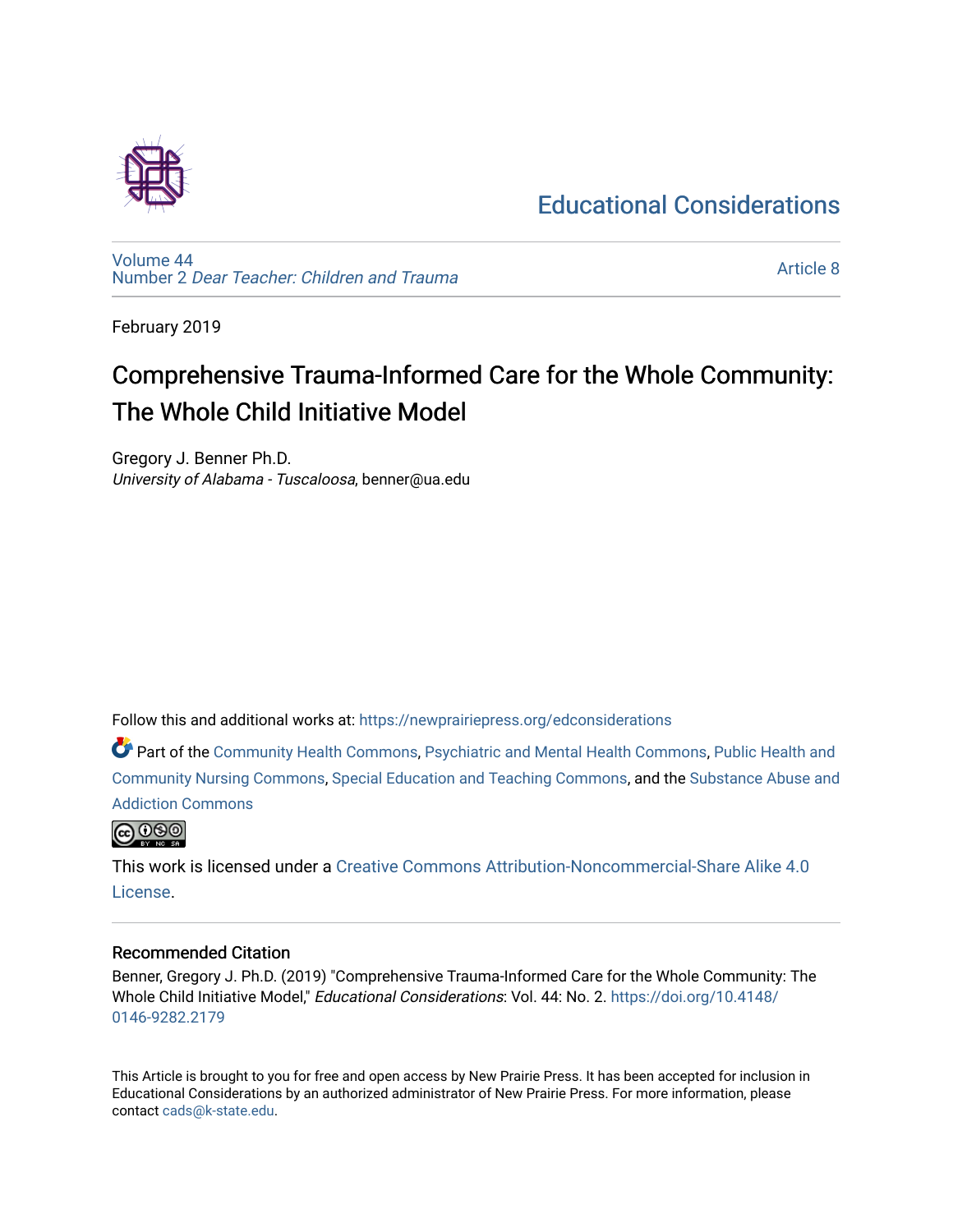### Comprehensive Trauma-Informed Care for the Whole Community: The Whole Child Initiative Model

#### Cover Page Footnote

Address correspondence concerning this article to Gregory J. Benner, The University of Alabama, Helen and Pat O'Sullivan Professor Special Education and Multiple Abilities, 301B Graves, Box 870232, Tuscaloosa, AL 35487 (e-mail: benner@ua.edu).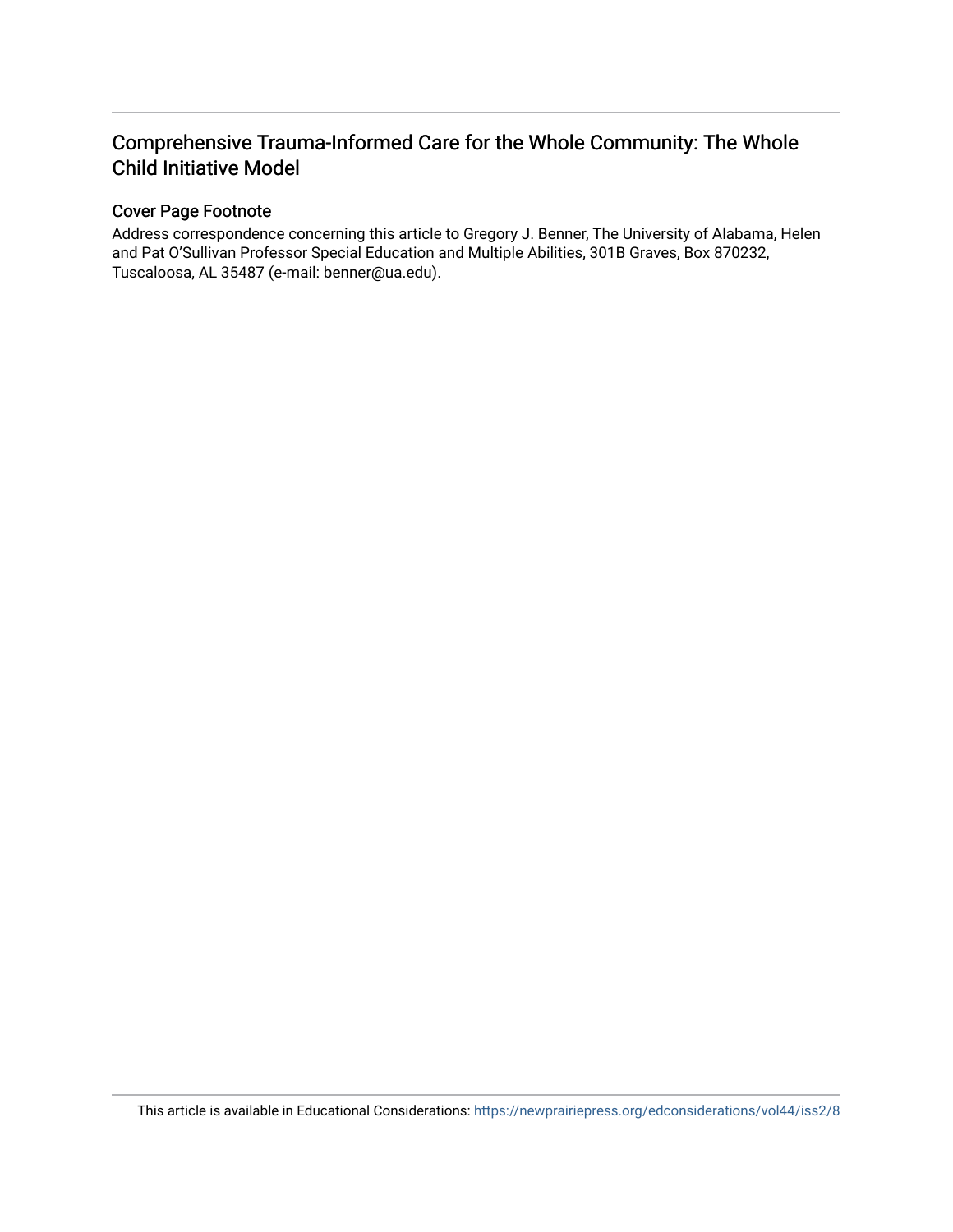## **Comprehensive Trauma-Informed Care for the Whole Community: The Whole Child Initiative Model**

### **Gregory J. Benner, University of Alabama Joshua J. Garcia, Tacoma Public Schools**

#### **Introduction**

The Whole Child Initiative (WCI) is a decade-long blueprint for sustainable and comprehensive community-wide change. To be successful, community-wide sustainable change must embrace a common vision, language, and common experiences to address common conditions that give rise to mental, emotional, behavioral, and health difficulties. Common solutions to address common conditions include shared goals, strategies, and aligned supports ensure that every youth is safe, supported, engaged, healthy, and challenged in the community-at-large. In this article, we discuss the following aspects of the WCI: 1) The need for a population health or public health approach to sustainable change; 2) elements of the WCI model; and 3) outcomes of the WCI model.

#### **Population Health/Public Health Approach**

Mental, emotional, behavioral, and health problems are interrelated and stem from a set of common conditions (National Research Council & Institute of Medicine, 2009). However, approaches used to address these conditions treat these problems as if they are unrelated and as if they arise from different conditions (Biglan et al., 2012). So, what are the common conditions for mental, emotional, behavioral, and health problems? Adverse Childhood Experiences (ACEs) is the term given to describe common conditions for mental, emotional, and behavioral disorders. ACEs include all types of abuse, neglect, and other traumatic experiences that occur to individuals under the age of 18 (more info here: [https://www.acesconnection.com/\)](https://www.acesconnection.com/). The landmark Kaiser ACE Study examined the relationships between childhood ACEs and health, mental, emotional, and behavioral outcomes in adulthood (Felitti, Anda, Nordenberg, Williamson, Spitz, Edwards, Koss, & Marks, 1998). Between 1995 and 1997, over 17,000 people receiving physical exams completed confidential surveys containing information about their childhood experiences and current health status and behaviors. The ACE study looked at three categories of adverse experience: childhood abuse (i.e., emotional, physical, and sexual abuse); neglect (i.e., including both physical and emotional neglect); and household challenges (i.e., growing up in a household were there was substance abuse, mental illness, violent treatment of a mother or stepmother, parental separation/divorce, or had a member of the household go to prison). Respondents were given an ACE score between 0 and 10 based on how many of the 10 types of adverse experiences they have experienced (Center for Disease Control and Prevention, 2018). Here are data to consider:

> • People with six or more ACEs died nearly 20 years earlier on average than those without ACEs (Center for Disease Control and Prevention, 2018).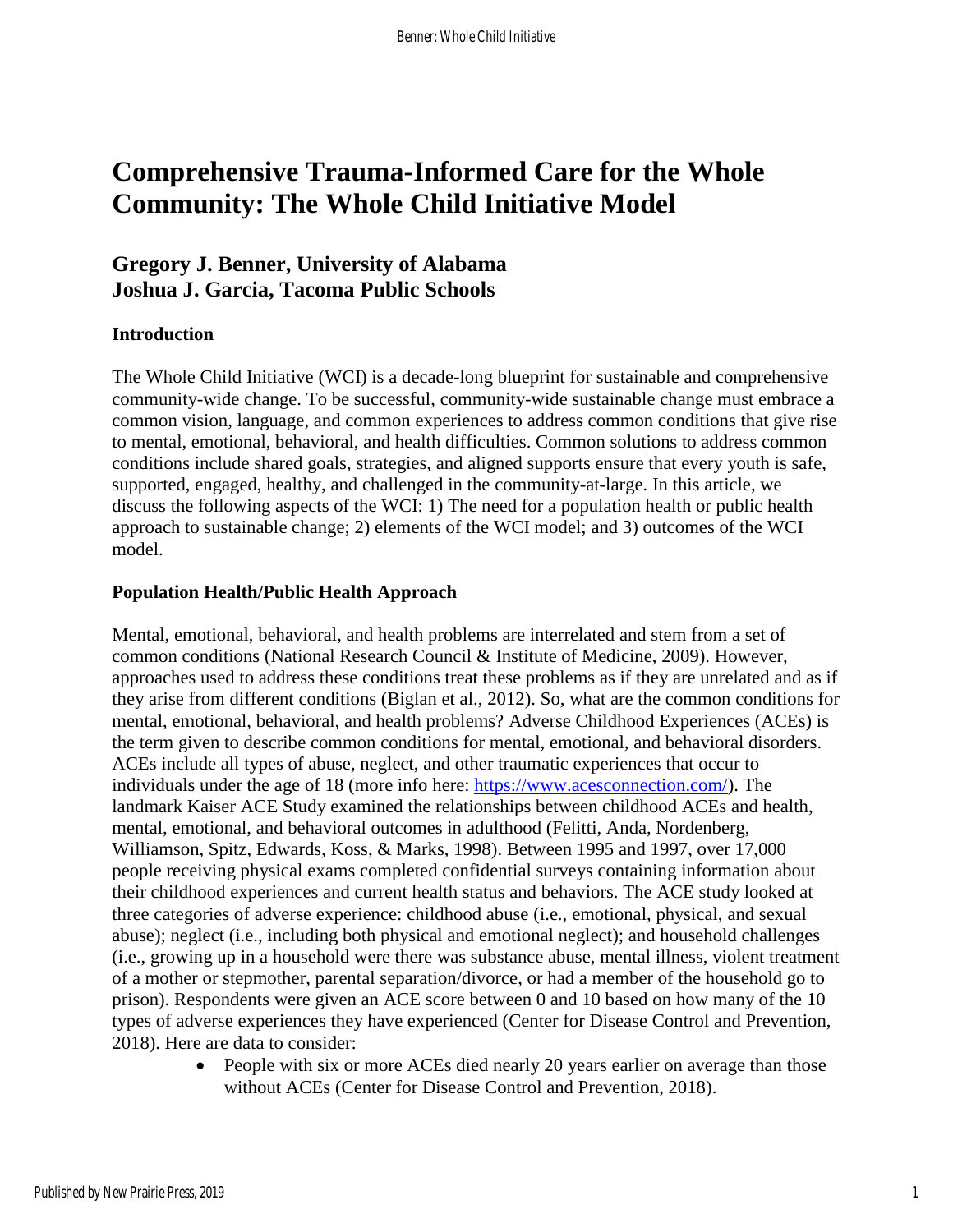- The Centers for Disease Control and Prevention (CDC) estimates that the yearly lifetime costs associated with child maltreatment at \$124 billion (Centers for Disease Control and Prevention, 2018).
- Chronic school absenteeism (missing 15 or more days during a single school year) is common among school-age children who witness neighborhood violence, live with family members using substances, or have multiple ACEs (Stempel, Cox-Martin, Bronsert, Dickinson, & Allison, 2017).

ACEs lie at the root of educational and health challenges. ACEs are the top basic public health issue of this generation (Center for Youth Wellness, 2016; Felitti, 2018). Moreover, consider the following impacts of emotional and behavioral disorders (EBD). Data on youth with EBD from the National Longitudinal Transition Study (NLTS) and the National Longitudinal Transition Study-2 (NLTS2) reveal the percentage of youth with EBD out of high school up to 4 years in 1990 who had ever been arrested—36 percent—had jumped to over 60% by 2005. More than one-third had already been arrested at least once when they were still in high school (Marder, Wagner, & Sumi, 2003). Data from 2009 indicate nearly 2 out of 3 youth with EBD ages 18-21 had been arrested (Wagner & Newman, 2012). Social and emotional difficulties in these students play a significant role in their bleak outcomes (e.g., Nelson et al., 2004; Nelson, Stage, Trout, Duppong-Hurley, & Epstein, 2008; Wagner et al., 2005).

To address ACES and the bleak outcomes associated with EBD noted above, WCI provides common solutions to common problems by simultaneously implementing systemic change across community, school, and family contexts. We now discuss the notion of preventive behavioral health as a common solution to common conditions that give rise to mental, emotional, behavioral, and health challenges.

*Preventive Behavioral Health*. We drew upon the literature to understand the "active ingredients" that comprised effective substance abuse, mental health, social and emotional learning, and youth violence prevention programs. A common solution is not found in a single packaged prevention program. Embry (2004) notes that there is considerable overlap in lists of presumptive best practices, published by the U.S. Department of Education, the Substance Abuse and Mental Health Administration, the Centers for Disease Control and Prevention, and the Office of Juvenile Justice and Prevention, among others. These agencies provide excellent lists of packaged evidence-based prevention and intervention programs, but not the specific, active ingredients of evidence-based interventions. By coming to understand the active ingredients in prevention programs, one can begin to create a community-based culture of effective practices that might be more sustainable, especially when state and local government resources are stretched to the limit (Embry, 2004).

Researchers have coined the term 'Behavioral vaccines' to describe community-wide preventive behavioral health efforts. A 'behavioral vaccine' shares the following characteristics: 1) any intervention that inoculates recipients against morbidity or mortality, in this case, problematic, aggressive, or potentially dangerous or lethal behavior, hospitalization, incarceration, suicide, or murder; 2) be of low cost, as exemplified by hand washing to prevent infections and diet and exercise to prevent high blood pressure and diabetes; 3) be easily administered to insure minimum costs and maximum benefits with daily routines, assuring every-day practice with a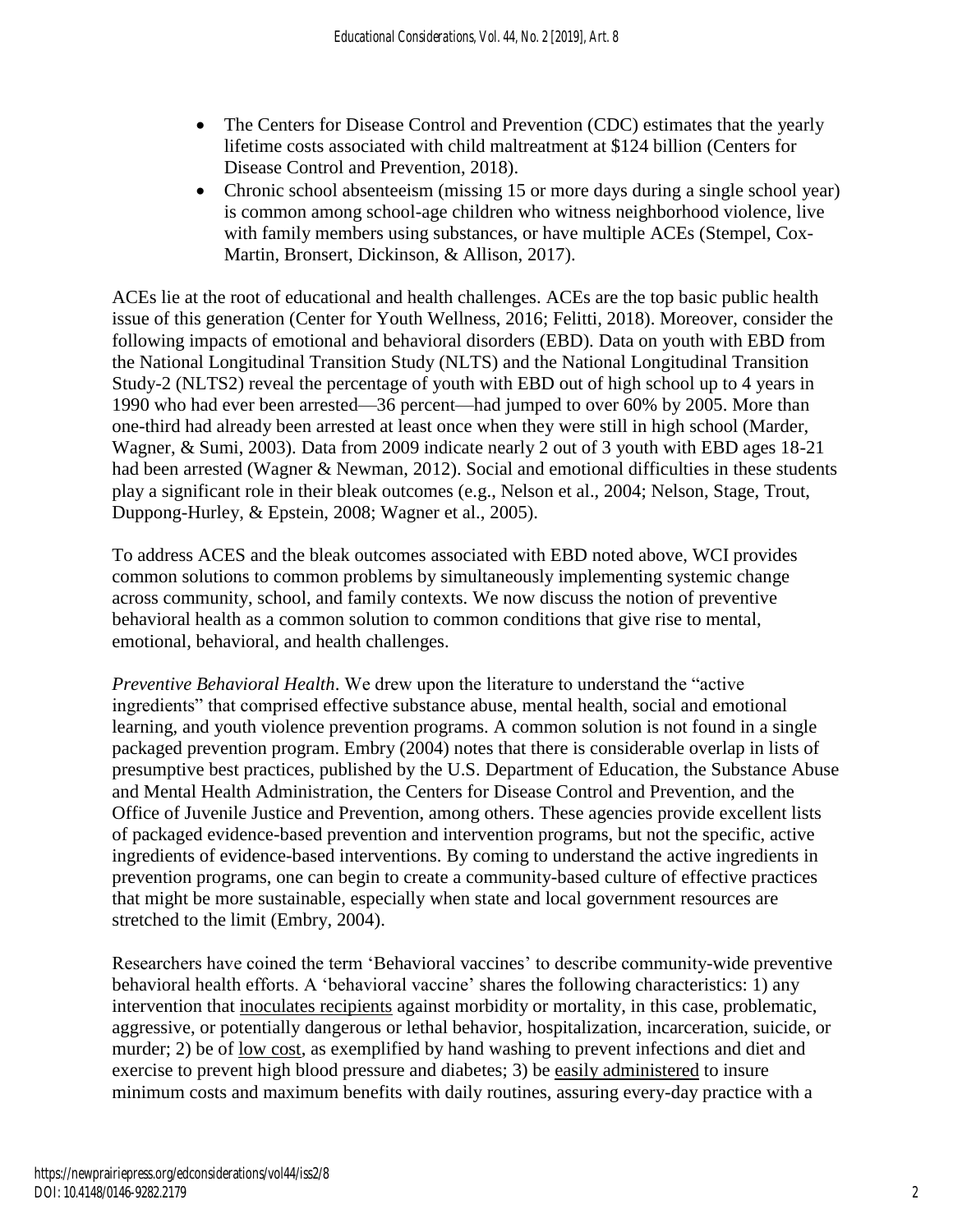minimum of training; 4) be amenable to mass administration. Behavioral vaccines are not the same as conventional "universal" prevention programs, as is commonly articulated by federal or state agencies (Embry, 2004; 2009; 2011). Preventive behavioral health makes it possible to directly reach as many people as is humanly possible with a minimum of costs without trained, technical, or professional personnel present. In our WCI work, we have described preventive behavioral health as fluoride in the water. All in the community benefit. In our WCI model, these preventive behavioral health practices are low or no cost, produce immediate benefit, easily explained, easily and widely socially marketed, and impact identified and targeted risk factors (Embry, 2004). Next we describe the specific components of preventive behavioral health in the WCI model.

The active ingredients for community and school prevention efforts have been identified; kernels are "fundamental units" or specific activities of effective prevention programs that have been shown through experimental studies to effect specific behavior changes (Jones, 2017; Embry, 2002; 2004; 2009). Kernels relevant to the work of the WCI include deep nasal breathing for calming down, using hand signals in the classroom to indicate a change in activities or to send a message to the group, and specific and concrete use of positive praise (Embry & Biglan, 2008). Kernels are effective for a wide-range of academic achievement and social adjustment outcomes including classroom behavior, discipline, self-control, and managing emotions effectively. Kernels are compelling because they do not necessarily have to be tied to a specific comprehensive curriculum (in fact they appear in many evidence-based curricula) and because they are typically low cost and relatively simple to use. Community members can choose kernels or sets of kernels based on individual needs and abilities. Thus, kernels are specific activities or strategies embedded within effective prevention programs. By design, kernels target a specific behavior and can be taught quickly. As a complement to universal approaches, kernels add a flexible and personalized approach that enables educators to select strategies or activities that best fit the needs and goals of their specific students, thereby increasing potency, efficacy, and buy-in while promoting sustainability (Jones & Bouffard, 2012).

#### **Elements of WCI**

In this context, the WCI model often starts with integration and infusion of social and emotional learning (SEL) across all environments in the community. This approach serves as preventive behavioral health, or vaccine, by employing high-yield evidence-based kernels of behavioral influence across all environments in a community. We begin with a brief explanation of SEL. SEL is foundational to comprehensive and sustainable change. The lives of youth are transformed when they move through and live in safe, equitable, welcoming and effective school, home, and community environments. The lives of educators, caregivers, and families are transformed when they work and live in these environments. Stated differently, SEL competencies include: self-awareness, self-management, social awareness, relationship skills, and responsible decision making (refer to [www.casel.org/](http://www.casel.org/) for definitions, examples, and resources). SEL is the youth version of emotional intelligence in adults. Indeed, SEL is the foundation of sustainable comprehensive culture transformation in the WCI model. As one would expect, it is not easy to integrate and infuse high-yield evidence-based kernels across a community.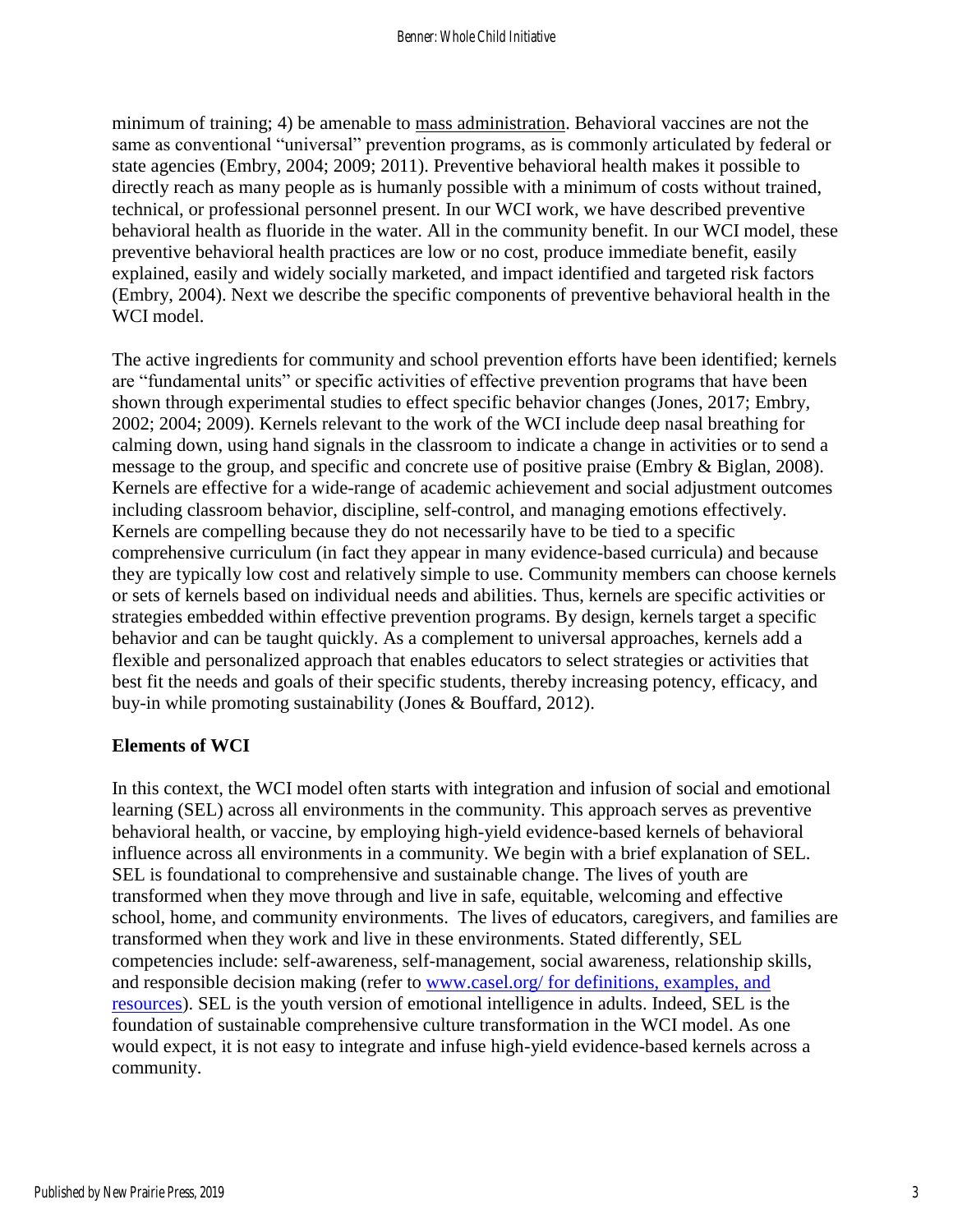Infusion and integration of SEL across community contexts is a behavioral vaccine that leads to healthy changes in environments that people live in and move through. Indeed, the Center for Disease Control and Prevention (2014) indicated that safe, stable, nurturing relationships, and environments are essential for preventing child maltreatment (e.g., ACEs). Environments that foster successful development and prevent the development of psychological and behavioral problems are usefully characterized as nurturing environments. First, these environments minimize biologically and psychologically toxic events. Second, they teach, promote, and richly reinforce prosocial behavior, including self-regulatory behaviors and all of the skills needed to become productive adult members of society. Third, they monitor and limit opportunities for problem behavior. Fourth, they foster psychological flexibility—the ability to be mindful of one's thoughts and feelings and act in the service of one's values, even when one's thoughts and feelings discourage taking valued action (Biglan, 2012). Without a drastic shift away from a focus on individual problems to a focus on the prevalence of nurturing environments, progress in reducing mental, emotional, and behavioral disorders will continue at a glacial pace. Moreover, the lives of educators, caregivers, and families are transformed when they work and live in these environments.

What does the high-yield preventive behavioral health using SEL look like? WCI communitywide prevention begins with grassroots, authentic discussions with the people in the community. We asked the following questions:

- 1) What are the hopes and dreams for our youth?
- 2) What is success for our youth?
- 3) What do you believe in?
- 4) How do you teach what you believe in to the youth you care about?

Responses to the questions above provide the content for the vision for the WCI. Note that understanding the culture of the community, hopes and dreams for youth, beliefs, and what success should be for the specific community is a necessary starting point for a behavioral vaccine that is culturally responsive. Stated differently, answers to those four key questions provides a starting point for a community to move toward behavioral vaccines that are low or no cost, produce immediate benefit, are easy to explain and implement, meet or solve other competing demands, easily socially marketed, and impact community risk factors. We then moved toward consensus on the top 2-3 beliefs from the perspective of a set of diverse and randomly selected community members. For example, when this WCI process began in Scottsbluff, Nebraska in 2015, the community identified the three beliefs, or pillars, as Safe, Respectful, and Responsible. All community agencies were invited to first take the pledge to declare support of the WCI and willingness to post in the organization what being safe, respectful and responsible meant to them along with a plaque with the community pillars prominently displayed in a high-traffic area (for more details about this process in action please see [http://www.3escottsbluff.com/\)](http://www.3escottsbluff.com/). When we applied this procedure with the people of Tacoma, we reached consensus on the beliefs of Respect and Responsible. Similarly, using the same process with youth, community members, and tribal leadership associated with Chief Leschi Schools, the indigenous community of Tacoma, we arrived at the beliefs of Leadership, Respect, and Safe. Rooting preventive behavioral health in authentic beliefs of indigenous people is central to native education. The authentic beliefs and culture of indigenous peoples is woven through all environments and interactions. Positive identity of native belonging is promoted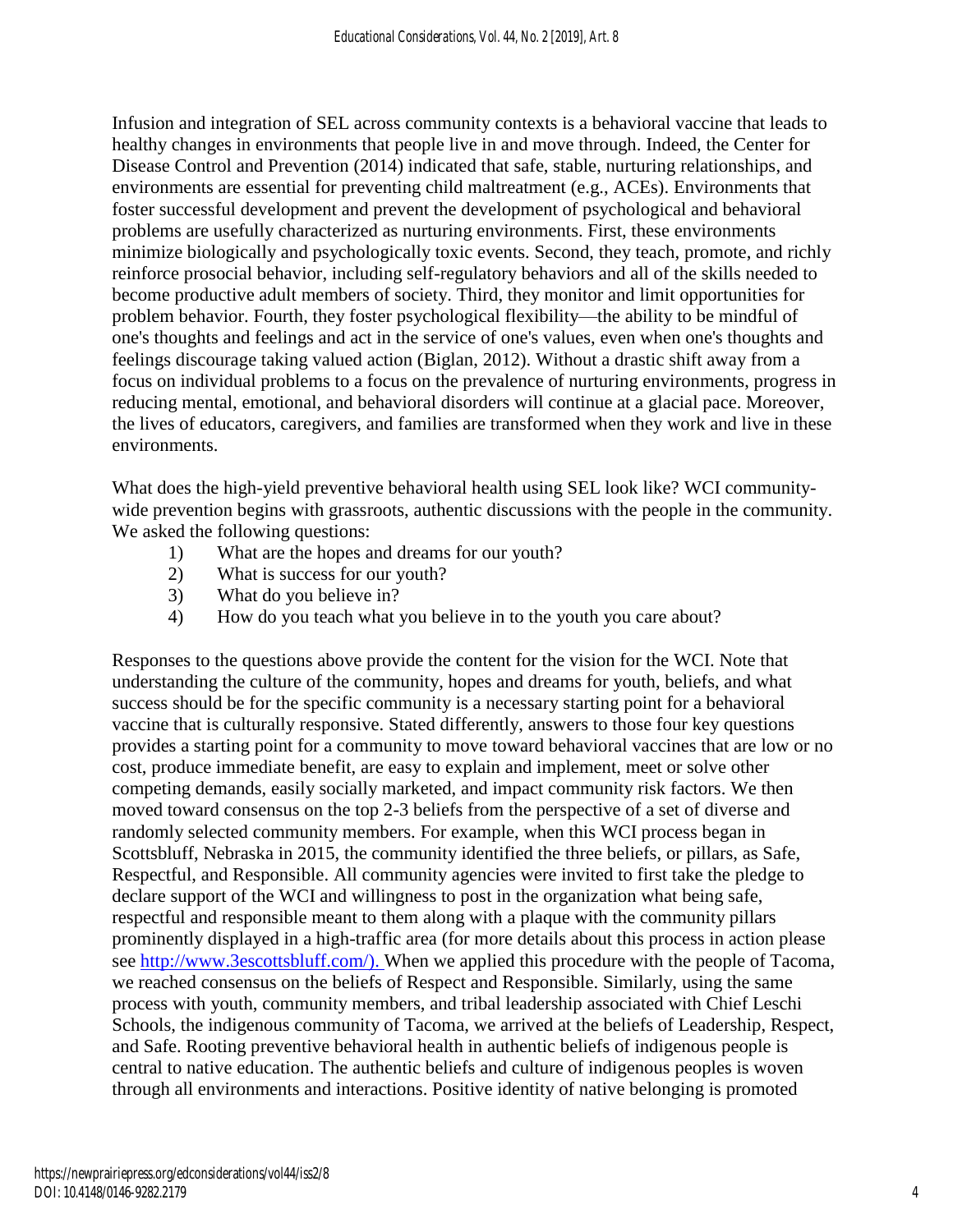community-wide (Martinez 2014; CHiXapkaid et al., 2008; Demmert 1994). Whether the community is primarily rural, urban, or indigenous, these beliefs form the basis of preventive behavioral health across all environments and interactions in the community.

In each school, the whole staff comes together to articulate what it looks and sounds like to treat youth safely, respectfully, and responsibly in each environment of and major activity of the school day —every classroom, hallways, lunchroom, extracurricular activities, arrival, and dismissal from school. Youth and staff in the school then co-create social and emotional norms for showing safe, respectful, and responsible behaviors in each environment in the school—every classroom, hallways, lunchroom, extracurricular activities, arrival, and dismissal from school. Thus, the transformation process begins with changing the culture to focus on aspirational pillars that are deeply important beliefs to the people of the community. Youth and adults practice how to show safe, respectful, and responsible social and emotional pillars in every interaction, every context, in time, every thought that an individual may think (e.g., "I keep thinking that I'm terrible at math—how can I show more respect for myself and think more positively?") and feeling that a person may feel (e.g., "I'm angry at my friend—how can I handle my emotions responsibly?"). Clear, visual, culturally-responsive expectations aligned to each pillar are posted and reinforced across all contexts in the schools, community settings, and homes. These pillars are taught, practiced, and reinforced from cradle to career across all community contexts, allowing for safe, nurturing, and caring environments in every school, community setting, and home across the community.

To many reading this article, implementation of a simple behavioral vaccine as described above may appear to not be feasible given realities of schools, communities, and families in most communities. We now move to the "How" of the WCI model so that community-wide transformative change can occur within even under the most challenging circumstances.

*Fragmented and disorganized youth supports*. Like fashion trends, initiatives often come and go in schools and community agencies. In fact, the average lifespan of an initiative is about 7 months (Lathum, 1988). Adelman and Taylor (2015) note that when one takes stock of these initiatives, it yields a consistent picture of many practices and fragmented, piecemeal, and usually disorganized activities. Examination of the range of such initiatives often appear to be "an inch deep and mile wide" or stated differently, extensive and expensive while Vollmer (2010) describes the amount of initiatives growing each year. Many educators express concern that there is no room on their plate of current responsibilities for another initiative. Vollmer has documented that year after year and decade after decade, the amount of federal and state initiatives continued to grow. Educators report "initiative fatigue" typified by burnout, exhaustion, ambivalence, and demoralization. Perhaps this path is unsustainable. Ponder for a moment the fiscal and human costs of initiatives that come and go or those that remain and pile up over time. What is needed is sustainable transformative change to systems to allow for continuous improvement and organizational health.

WCI applies implementation science and leadership development principles to prioritize implementation of robust behavioral vaccines and kernels. It requires the skillful gathering and analyses of data to inform decision making and adjustments to strategy implementation (Karachi, Abbott, Catalano, Haggerty, & Fleming, 1999). It is grounded in a number of evidence-based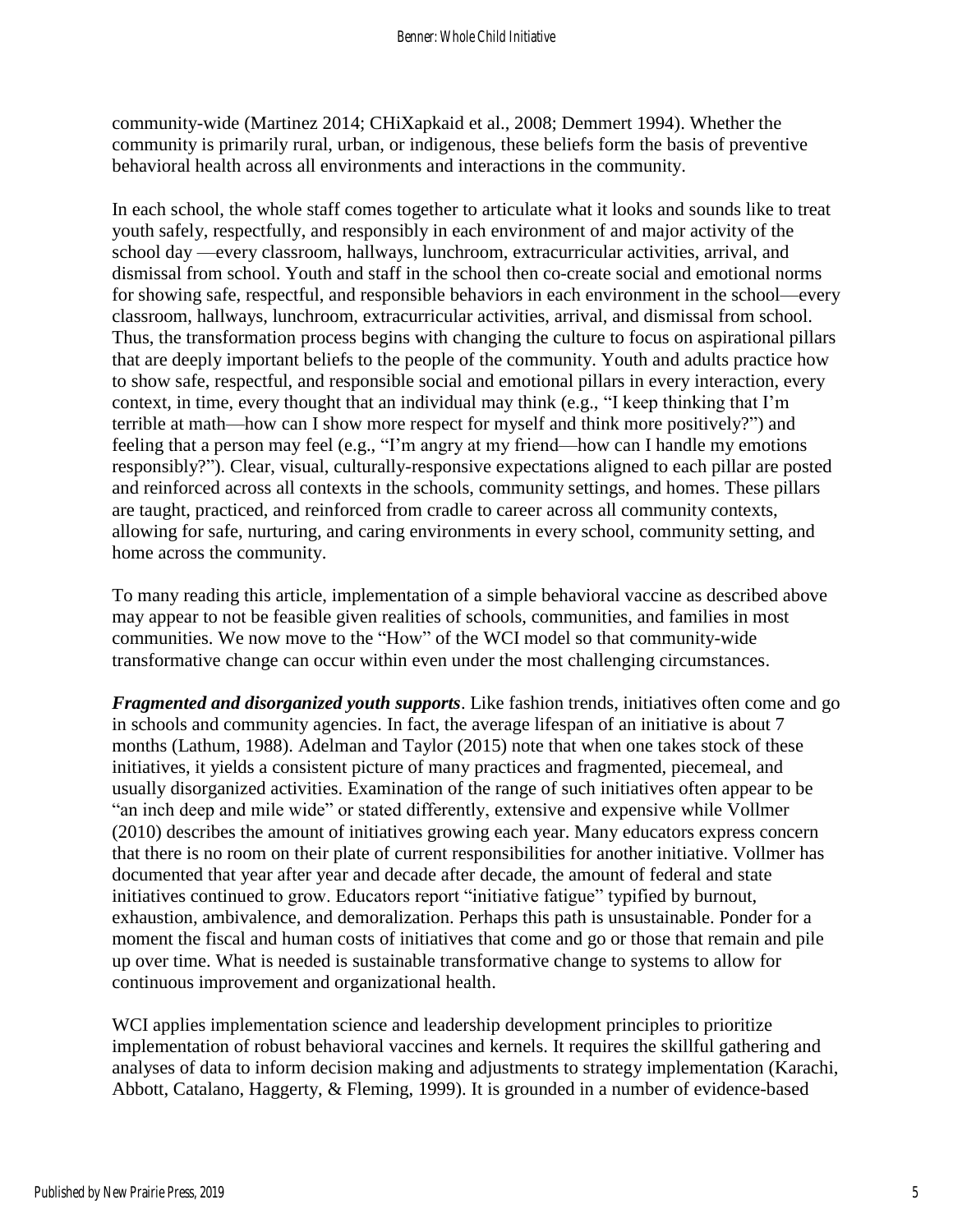practices that measure beliefs and attitudes, how well the capacity for change is developing, and multi-tiered system of supports (MTSS) frameworks. We believe the high-level commitment to these key elements of fostering sustainable change, including using evidence-based practices, tools, and strategies in a community-wide setting, is essential.

The National Implementation Research Network (NIRN) reviewed more than 2,000 articles on the implementation of change programs in schools and communities and identified five main stages of successful implementation, including: (1) exploration (i.e., selecting evidence-based programs); (2) installation (i.e., making the structural and instrumental changes necessary to implement the program within an organization); (3) initial implementation (i.e., putting into practice what has been planned for during exploration and installation); (4) full implementation (i.e., integrating the program into the service, organization, and system settings); and (5) program sustainability (i.e., institutionalizing a quality assurance mechanism to evaluate use of data and nurture organizational culture, leadership, and staff) (Fixsen, Naoom, Blase, Friedman, & Wallace, 2005). These phases parallel long-standing models in management literature, such as the mobilization, movement, and sustain phases of organizational change (Amenakas & Bedian, 1999; Lewin, 1951) and the eight-step process to create lasting transformations: (1) establishing a sense of urgency; (2) creating the guiding coalition; (3) developing a vision and strategy; (4) communicating the change vision; (5) empowering broad-based action; (6) generating short-term wins; (7) consolidating gains and producing more change; and (8) anchoring new approaches in the culture (Kotter, 1996). The WCI implementation plan was developed based upon best evidence from such implementation science, organizational change, and sustainable change literature.

The cornerstone of success in this effort is an effective leadership structure and functionality at the community, district/community, school building, and family levels. At the district level, the district leadership team (DLT) is charged with building capacity for sustainable systemic change; designing, implementing, and sustaining changes in professional practice; and overall management of the organizational change process to ensure sustainability. The DLT consists of the deputy superintendent, assistant superintendent of K–12 support, and the directors of student life, community partnerships, K–12 support, student services, safety, curriculum and instruction, student information systems, counseling, and human resources. The DLT utilizes the District Capacity Assessment (DCA) for scaling up of evidence-based practices as developed by the State Implementation and Scaling Up of Evidence-Based Practices, a technical assistance center funded by the U.S. Department of Education's Office of Special Education Programs (Duda et al., 2012). The DCA is administered every summer following the training of community and district leadership. The tool includes scoring definitions and parameters; a fidelity protocol for administering the tool; and sections covering commitment and leadership, system alignment, district-level, and school-level leadership (Fullan, 2005; Kronley & Handley, 2003).

The multiyear WCI plan includes the evolution of (a) developing and assessment of readiness for change (Rami Shani, Woodman, Pasmore, & Fredberg, 2011; Reeve, Ryan, Deci, & Jang, 2007); (b) establishing cohorts of schools to implement changes together (Wandersman, Chien, & Katz, 2012); (c) continuing to braid other viable strategies and initiatives with this work; and (d) building the capacity of professional learning communities to share insights and learning for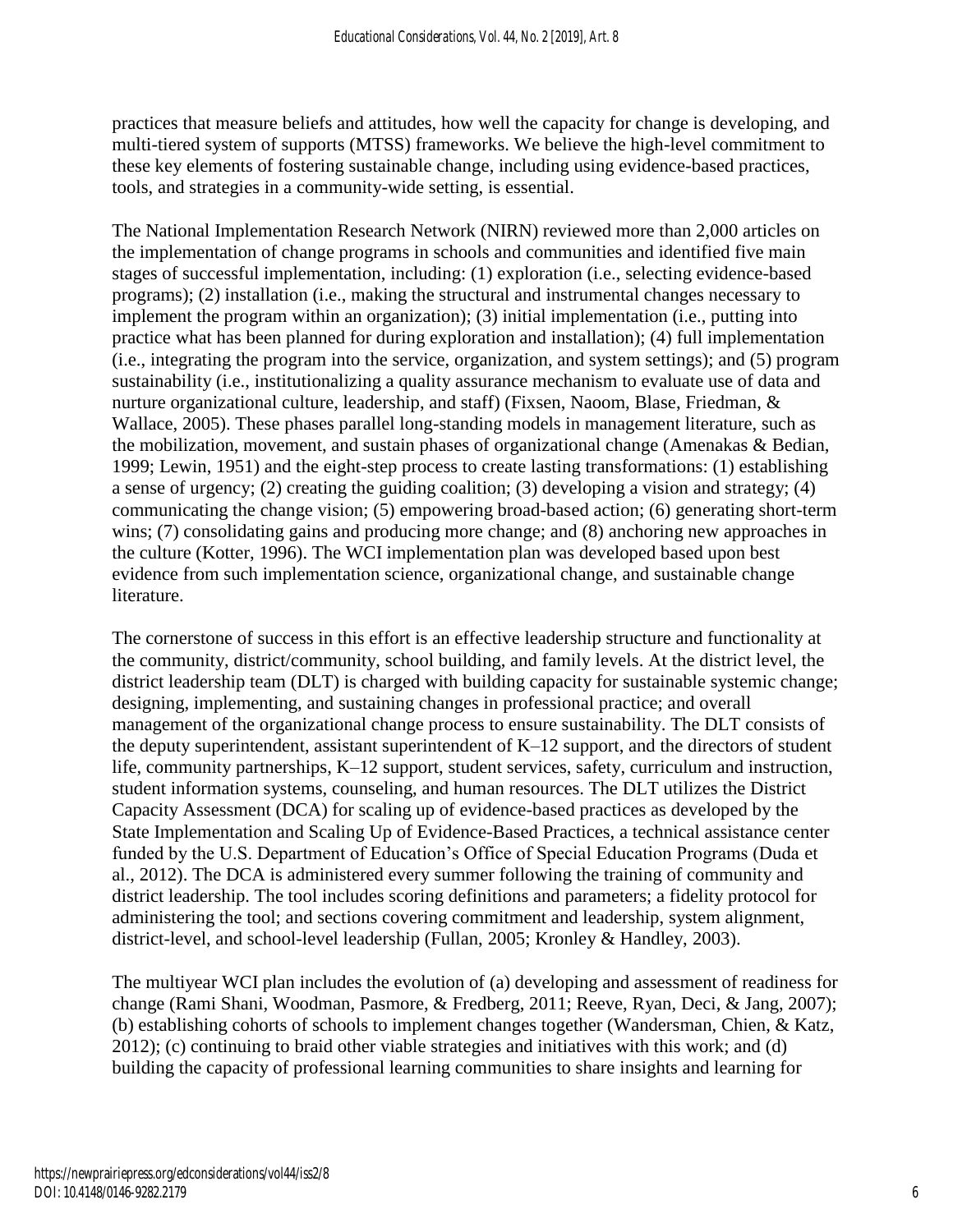continuous improvements in student outcomes (DuFour, DuFour, Eaker, & Many, 2006; Feger & Arruda, 2008).

At the classroom level, WCI applies a job-embedded professional development approach that makes a direct connection between learning and application in teachers' daily practice (Darling-Hammond & McLaughlin, 1995; "Every Student Succeeds Act," 2015). Educators are equipped with knowledge and skills to deliver high-quality instruction and maintain an engaging, safe, and positive classroom climate (Benner, Nelson, Ralston, & Mooney, 2010; Carey, 2004; Center on Instruction, 2006; Eunice Kennedy Shriver National Institute of Child Health and Human Development, NIH, DHHS, 2001; National Institute of Child Health and Human Development, 2000). We employ an evidence-based, collaborative, and job-embedded professional development model called Teacher Study Group (TSG) (Gersten, Dimino, Jayanthi, Kim, & Santoro, 2010) to build the capacity of educators over time. PLCs apply these TSG practices to implement and sustain evidence-based classroom practices. Without such an approach, evidencebased classroom practices are very unlikely to be implemented with fidelity or sustained in the classroom over time (Joyce & Showers, 2002). Stated simply, TSG is the process that will be used to learn and practice evidence-based approaches within existing building-level PLC structures. It is the process that will be used to build teacher fluency and skill with evidencebased practices over time.

The WCI classroom implementation plan follows recommended practices for skills development and successful sustainable change in classrooms (Durlak, 2016; Durlak & DuPre, 2008; Durlak, Weissberg, Dymnicki, Taylor, & Schellinger, 2011; Fixsen, Blase, Naoom, & Wallace, 2009). Teachers are provided flexibility, space, and structure to collaborate and receive feedback from their peers about their implementation of classroom WCI, two essential elements of high-quality professional development (Abbott et al., 1999; DeMonte, 2013; Gersten & Dimino, 2001). The web-based materials will guide teachers to consistently reinforce the core skills and apply evidence-based kernels appropriately with their students.

Staff leadership teams at all levels of the district are trained in team-initiated problem solving (TIPS) (Newton, Todd, Algozzine, Algozzine, Horner, & Cusumano, 2014; Newton, Horner, Algozzine, Todd, & Algozzine, 2012; Todd, Horner, Newton, Algozzine, Algozzine, & Frank, 2011). TIPS is an evidence-based set of deceptively simple meeting disciplines that emphasize using data to pinpoint and precisely define problems, identify the goals for change, generate possible solutions that are relevant to the context, implement the solution with high integrity, and monitor the impact of solutions. TIPS tools help teams stay focused on improving student academic and life success. Effective use of data and business intelligence is a key part of the WCI process.

As part of the planning and development stage of WCI, we take inventory of strategic initiatives. In 2012, we began the Tacoma Whole Child Initiative (TWCI) by inventorying more than 250 different programs in operation and found significant confusion regarding priorities. Part of readying district and community leadership for embracing TWCI as a systemic approach to climate transformation in community organizations, schools, and homes was to both eliminate redundant and irrelevant initiatives and to integrate others through a braiding process. Now, TWCI has one key overarching vision which is: Whole Child. This is the purpose, cause, or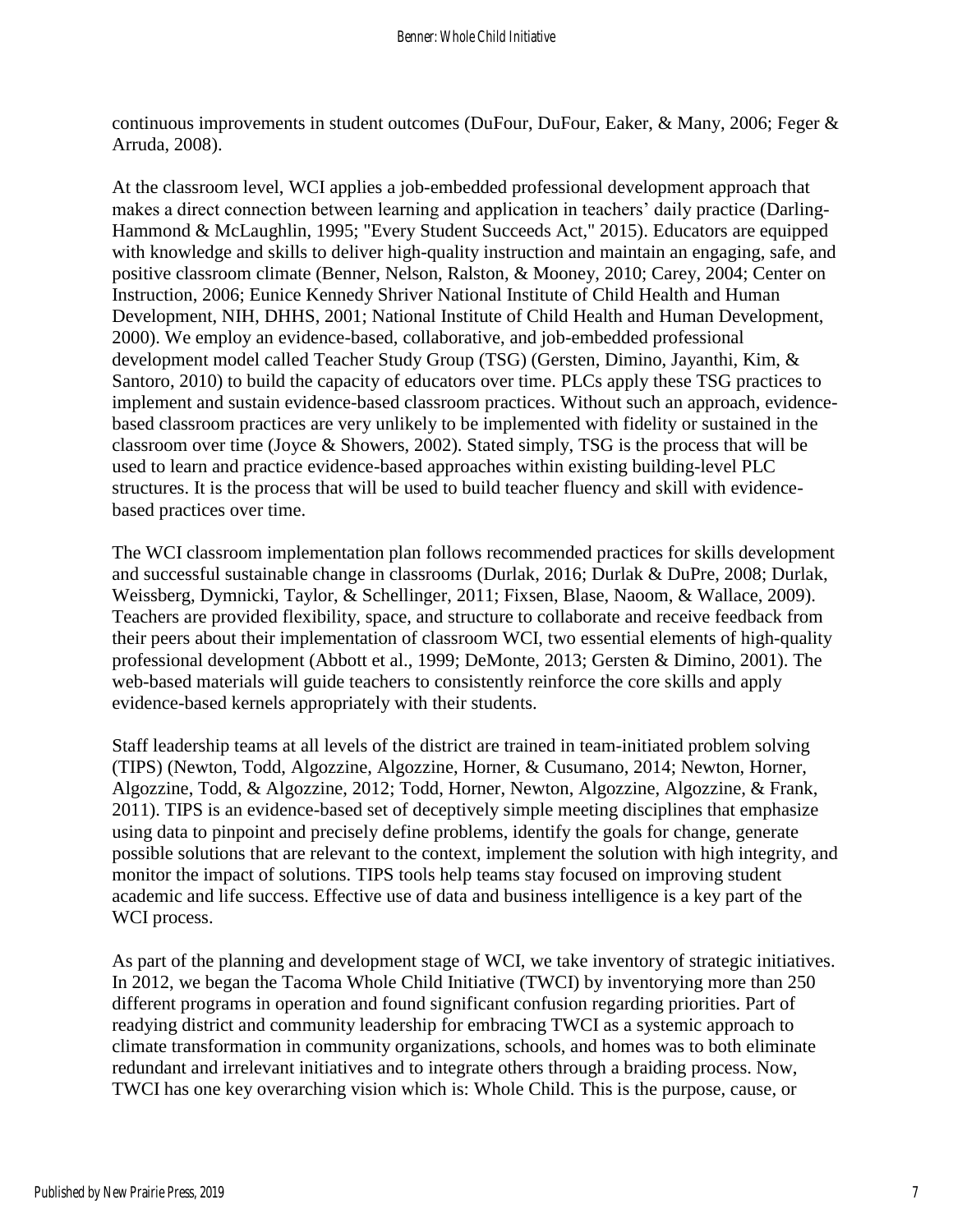belief that inspires individuals at all levels in the community (Sinek, 2018). Underneath the overarching vision are no more than 8 key activities that move the community toward the shared vision.

Using community feedback on hopes and dreams, success, and beliefs, there are several key readiness approaches. First, the school board in the community should adopt a long-term strategic plan based upon community the community definition of youth success. In the TCWI, the community defined success as academic excellence, early learning, safety, and community partnerships. Next, a Multiple Measure Accountability System was developed. In Tacoma, 34 'success' indicators were measured by the Whole Child Benchmarks (for an example, please refer to [https://www.tacomaschools.org/strategic-plan/Pages/default.aspx\)](https://www.tacomaschools.org/strategic-plan/Pages/default.aspx).

#### **Outcomes**

Outcome data on WCI indicates that social and emotional health of youth significantly improves (Benner, Allen, Greenaway, & Garcia, 2017; Zeng, Benner, & Silva, 2016). Student, parent, and staff perceptions of school climate and safety significantly rising. Attendance significantly improves and the percentage of students with chronic absences and chronic tardiness continues declines. Students want to come to healthy, safe, supportive, engaging and challenging school environments. Moreover, the hearts of educators continue to change as evidenced by dramatic changes in educator beliefs about student behavior, trauma, and social emotional wellbeing (Benner et al., 2017). Educators will not change their practices to support the whole child unless their hearts are changed first. Educators understand the "why" for sustained implementation of whole child practices and push to continually improve.

#### **Discussion**

In this context, WCI equips educators with knowledge and skills to deliver high-quality instruction and maintain an engaging, safe, healthy and challenging learning environment (Benner, Nelson, Ralston, & Mooney, 2010; Carey, 2004; Eunice Kennedy Shriver National Institute of Child Health and Human Development, NIH, DHHS, 2001; National Institute of Child Health and Human Development, 2000) while strengthening the community and homes. WCI is backed by actionable implementation science findings and strategies, change management strategies, and concrete tools to support effective implementation (Blase, Kiser, & Van Dyke, 2013; Fixsen, Naoom, Blase, Friedman, & Wallace, 2005; Odom, 2009; Penuel, Fishman, Cheng, & Sabelli, 2011; Wandersman, Chien, & Katz, 2012). Together with the schools and the community, WCI creates unprecedented support for the **whole child** by addressing, connecting and harmonizing academic, social and emotional stability. Long after the 10-year WCI plan has concluded, communities will be able to maintain focus on building resilience and developing the whole child.

#### **References**

Adelman, H.S., & Taylor, L. (2015). Transforming student and learning supports: Developing a unified comprehensive, and equitable system. Los Angeles: Center for Mental Health in Schools.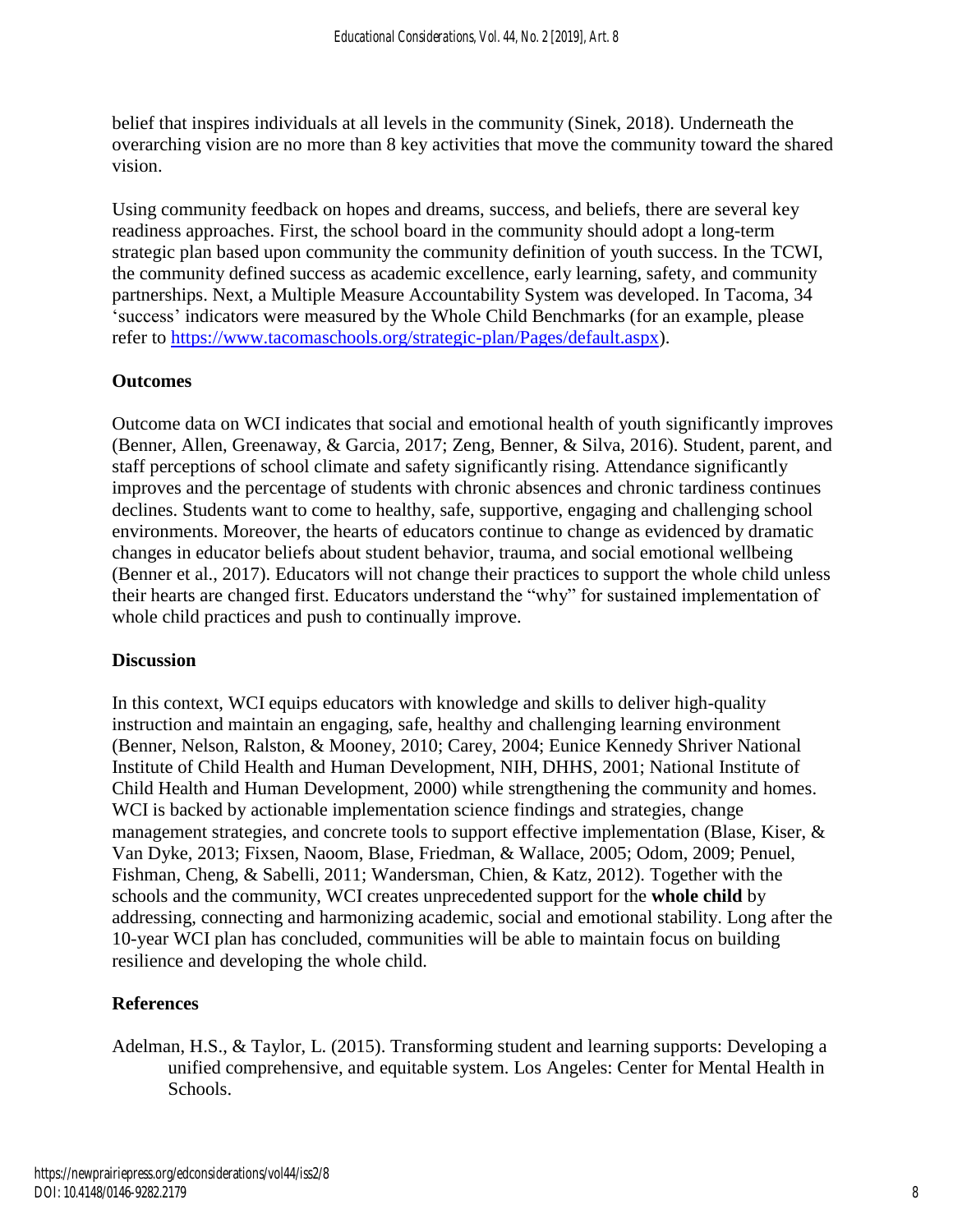- Algozzine, B., Horner, R. H., Todd, A. W., Newton, J. S., Algozzine, K., & Cusumano, D. (2014). Measuring the process and outcomes of team problem solving. *Journal of Psychoeducational Assessment, 34*(3), 211-229. *doi:10.1177/0734282915592535*
- Armenakis, A., & Bedeian, A. (1999). Organizational change: A review of theory and research in the 1990s. *Journal of Management, 25*(3), 293-315. *doi:10.1016/s0149-2063(99)00004-5*
- Benner, G. J., Allen, L., Greenaway, K., Garcia, J. (2017). Sustainable system for building resilience: Preliminary outcomes of the Tacoma Whole Child Initiative. *Curriculum In Context*, *43*(1), 12-16.
- Benner, G. J., Nelson, J. R., Ralston, N. C., & Mooney, P. (2010). A meta-analysis of the effects of reading instruction on the reading skills of students with or at risk of behavioral disorders. *Behavioral Disorders, 35*(2), 86–102.
- Benner, G. J., Nelson, J. R., Stage, S. A., & Ralston, N. C. (2010). The Influence of fidelity of implementation on the reading outcomes of middle school students experiencing reading difficulties. *Remedial and Special Education,32*(1), 79-88.
- Biglan, A., Flay, B. R., Embry, D. D., & Sandler, I. N. (2012). The critical role of nurturing environments for promoting human well-being. *American Psychologist,67*(4), 257-271. *doi:10.1037/a0026796*
- Blase, K., Kiser, L., & Van Dyke, M. (2013). *The Hexagon Tool: Exploring Context.* Chapel Hill, NC: National Implementation Research Network, FPG Child Development Institute, University of North Carolina at Chapel Hill.
- Carey, K. (2004). The real value of teachers: Using new information about teacher effectiveness to close the achievement gap. *Thinking K-16, 8*, 3-42.
- Cook, C. R., Rasetshwane, K. B., Truelson, E., Grant, S., Dart, E. H., Collins, T. A., & Sprague, J. (2011). Development and validation of the Student Internalizing Behavior Screener: Examination of reliability, validity, and classification accuracy. *Assessment for Effective Intervention, 36*(2) 71–79.
- Darling-Hammond, L., & Mclaughlin, M. W. (1995). Policies That Support Professional Development in an Era of Reform. *Phi Delta Kappan,92*(6), 81-92. *doi:10.1177/003172171109200622*
- DeMonte, J. (2013). *High-quality professional development for teachers*. Retrieved from https://www.americanprogress.org/issues/education-k-12/reports/2013/07/15/69592/high quality-professional-development-for-teachers/
- Drummond, T. (1994). *The Student Risk Screening Scale (SRSS)*. Grants Pass, OR: Oregon Social Learning Center. *doi:10.1177/0741932510361265*
- Duda, M., Fixen, D., Blase, K., & Brown, J. (2012). Implementing evidence-based programs in child welfare and other human services. In *Implementing Evidence Informed Policies and Practices: A Global Perspective*. Canadian Scholars Press.
- DuFour, R., DuFour R., Eaker, R., & Many, T. (2006). *Learning by doing: A handbook for professional learning communities at work*. Bloomington IN: Solution Tree.
- Durlak, J. A. (2016). Programme implementation in social and emotional learning: Basic issues and research findings. *Cambridge Journal of Education,46*(3), 333-345. doi:10.1080/0305764x.2016.1142504
- Durlak, J. A., & Dupre, E. P. (2008). Implementation Matters: A review of research on the influence of implementation on program outcomes and the factors affecting implementation. *American Journal of Community Psychology,41*(3-4), 327-350. *doi:10.1007/s10464-008-9165-0*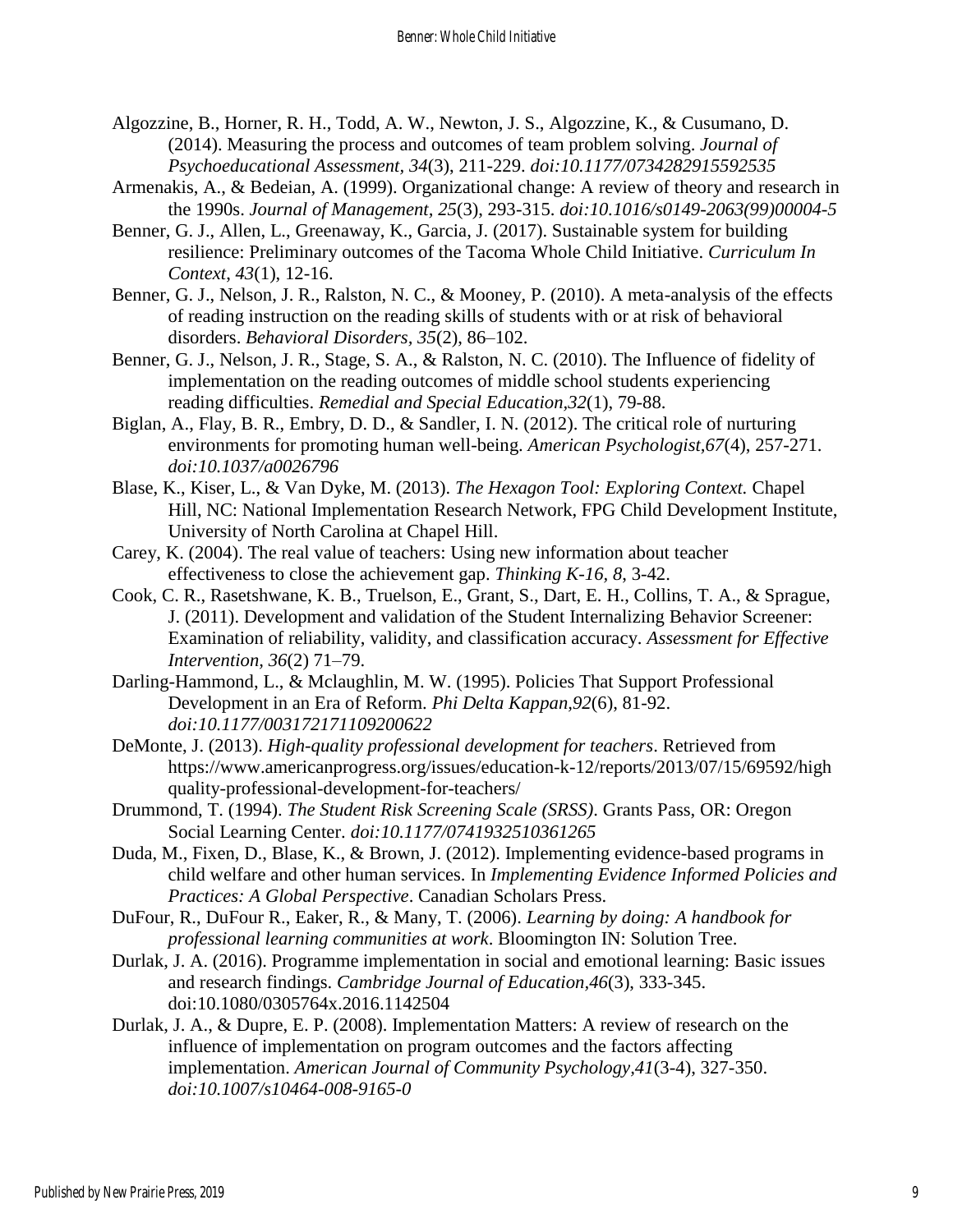- Durlak, J. A., Weissberg, R. P., Dymnicki, A. B., Taylor, R. D. & Schellinger, K. B. (2011). The impact of enhancing students' social and emotional learning: A meta-analysis of school based universal interventions. *Child Development, 82*: 405–432.
- Embry, D. D. (2002). The Good Behavior Game: A best practice candidate as a universal behavioral vaccine [Review]. *Clinical Child and Family Psychology Review, 5*(4).
- Embry, D. D. (2004). Community-based prevention using simple, low-cost, evidence-based kernels and behavior vaccines. *Journal of Community Psychology, 32*(5), 575-591.
- Embry, D. D. (2011). Behavioral vaccines and evidence based kernels: Non-pharmaceutical approaches for the prevention of mental, emotional and behavioral disorders. *Psychiatric Clinics of North America, 34*(1): 1–34.
- Embry, D. D., & Biglan, A. (2008). Evidence-based kernels: Fundamental units of behavioral influence. *Clinical Child and Family Psychology Review, 11*(3), 75-113.
- Eunice Kennedy Shriver National Institute of Child Health and Human Development, N., DHHS. (2001). *Adventures in parenting* (00-4842). Washington, DC: US Department of Health and Human Services.
- Feger, S., & Arruda, E. (2008). *Professional learning communities: Key themes from the literature*. Review conducted by The Education Alliance, Brown University, Providence, RI. <http://www.alliance.brown.edu/pubs/pd/PBS\_PLC\_Lit\_Review.pdf>.
- Fixsen, D. L., Blase, K. A., Naoom, S. F., & Wallace, F. (2009). Core implementation components. *Research on Social Work Practice, 19*(5), 531-540. *doi:10.1177/1049731509335549*
- Fixsen, D. L., Naoom, S. F., Blase, K. A., Friedman, R. M. & Wallace, F. (2005). *Implementation research: A synthesis of the literature*. Tampa, FL: University of South Florida, Louis de la Parte Florida Mental Health Institute, The National Implementation Research Network (FMHI Publication #231).
- Francis, D. J., & Rivera, M. (2006). *Practical guidelines for the education of English language learners*. Houston, TX: Center on Instruction.
- Fullan, M. (2005). *Leadership and Sustainability*. Thousand Oaks, CA: Corwin Press.
- Gersten, R., & Dimino, J. (2001). The Realities of Translating Research into Classroom Practice. *Learning Disabilities Research and Practice,16*(2), 120-130. *doi:10.1111/0938- 8982.00013*
- Gersten, R., Dimino, J., Jayanthi, M., Kim, J. S., & Santoro, L. E. (2010). Teacher study group. *American Educational Research Journal,47*(3), 694-739. doi:10.3102/0002831209361208
- Harachi, T. W., Abbott, R. D., Catalano, R. F., Haggerty, K. P., & Fleming, C. B. (1999). Opening the black box: Using process evaluation measures to assess implementation and theory building. *American Journal of Community Psychology, 27*(5), 711-731. doi:10.1023/a:1022194005511
- Jones, S. M. (2017). *Frontiers in the Science and Practice of Social-Emotional Learning in Preschools and Schools*. Lecture presented at Bennett Lecture at Penn State University, State College, Pennsylvania.
- Jones, S. M., & Bouffard, S. M. (2012). *Social and emotional learning in schools: From programs to strategies*. Washington, DC: Society for Research in Child Development.
- Joyce, B. R., & Showers, B. (2002). *Student achievement through staff development*. Alexandria, VA: Association for Supervision and Curriculum Development.
- Kotter, J. P. (2012). *Leading change*. Boston, MA.: Harvard Business Review Press.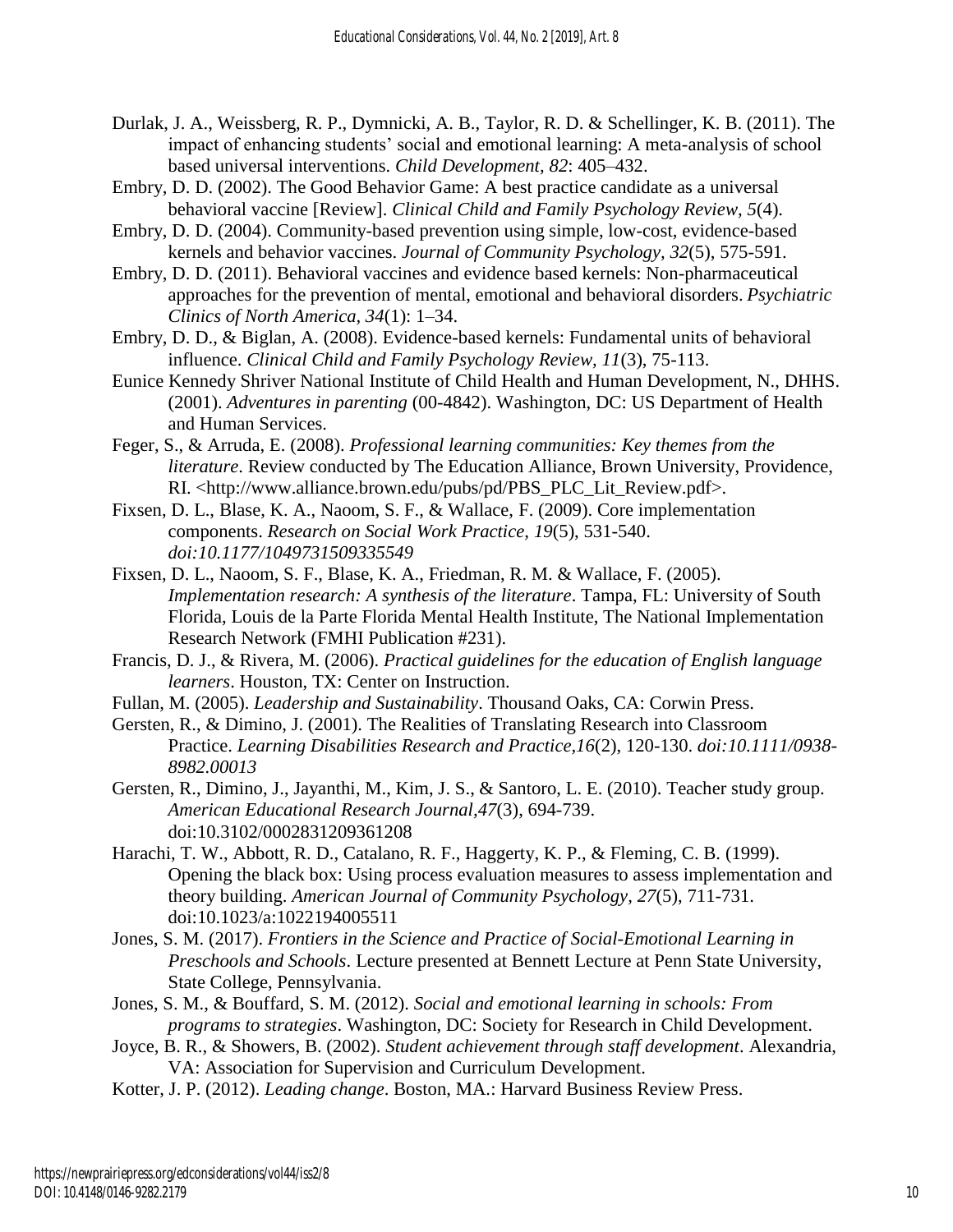- Kronley, R., & Handley, C. (2003). *Reforming Relationships: School Districts, External Organizations, and Systemic Change* (Rep. No. 143). Providence, RI: Brown University. (ERIC Document Reproduction Service No. ED479779).
- Latham, G. (1988). *The birth and death cycles of educational innovations. Principal, 68*(1), 41 43.
- Lewin, K. (1951). Field Theory in social science: Selected theoretical papers. *American Journal of Sociology,57*(1), 86-87. *doi:10.1086/220867*
- National Institute of Child Health and Human Development (2000). *Report of the National Reading Panel. Teaching children to read: An evidence-based assessment of the scientific research literature on reading and its implications for reading instruction* (NIH Publication No. 00-4769). Washington, DC: U.S. Government Printing Office.
- National Research Council and Institute of Medicine (2009). Preventing Mental, Emotional, and Behavioral Disorders Among Young People: Progress and Possibilities. Washington, DC: The National Academies Press. [https://doi.org/10.17226/12480.](https://doi.org/10.17226/12480)
- Newton, J. S., Horner, R. H., Algozzine, B., Todd, A. W., & Algozzine, K. (2012). A randomized wait-list controlled analysis of the implementation integrity of team-initiated problem solving processes. *Journal of School Psychology, 50*(4), 421-441. *doi:10.1016/j.jsp.2012.04.002*
- Odom, S. L. (2009). The tie that binds: Evidence based practice, implementation science, and outcomes for children. *Topics in Early Childhood Special Education, 29*, 53–61.
- Pasmore, W. A., Woodman, R. W., Shani, A. B., & Fredberg, T. (2011). *Research in organizational change and development*. Bingley: Emerald.
- Penuel, W. R., Fishman, B. J., Cheng, B., & Sabelli, N. (2011). Organizing research and development at the intersection of learning, implementation, and design. *Educational Researcher, 40*, 331–337.
- Reeve, J., Ryan, R. M., Deci, E. L., & Jang, H. (2007). Understanding and promoting autonomous self-regulation: A self-determination theory perspective. In D. Schunk & B. Zimmerman (Eds.), *Motivation and self-regulated learning: Theory, research, and application* (pp. 223-244). Mahwah, NJ: Lawrence Erlbaum Associates Publishers.
- Sinek, S. (2018). *Transcript of "How great leaders inspire action"*. Retrieved from https://www.ted.com/talks/simon\_sinek\_how\_great\_leaders\_inspire\_action/transcript?lan guage=en
- Stempel, H., Cox-Martin, M., Bronsert, M., Dickinson, L. M., & Allison, M. A. (2017). Chronic school absenteeism and the role of adverse childhood experiences. *Academic Pediatrics, 17*(8), 837-843. *doi:10.1016/j.acap.2017.09.013*
- Todd, A. W., Horner, R. H., Newton, J. S., Algozzine, R. F., Algozzine, K. M., & Frank, J. L. (2011). Effects of team-initiated problem solving on decision making by schoolwide behavior support teams. *Journal of Applied School Psychology,27*(1), 42-59. *doi:10.1080/15377903.2011.540510*
- Centers for Disease Control and Prevention (2014). *Understanding child maltreatment: Factsheet*. Atlanta, GA: Author.
- United States, Department of Education. (2015). *Every Student Succeeds Act (ESSA)*. Retrieved from<https://www.ed.gov/ESSA>
- Vollmer, J. (2010). *Schools cannot do it alone: A building public support for America's public schools*. Fairfield, IA: Enlightenment Press.